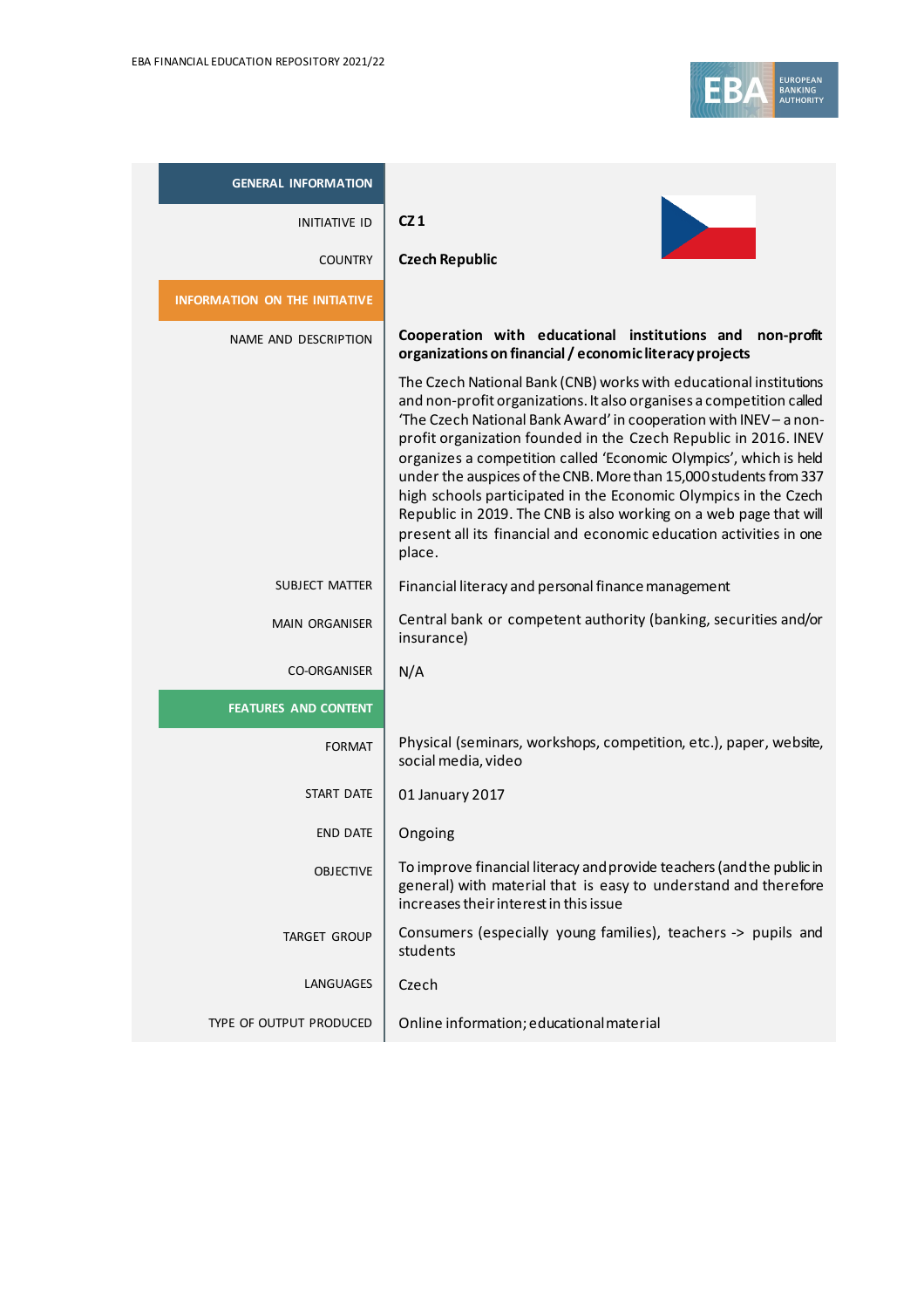

| <b>GENERAL INFORMATION</b>           |                                                                                                                                                                                                                                                                                                                                                                                                                                        |
|--------------------------------------|----------------------------------------------------------------------------------------------------------------------------------------------------------------------------------------------------------------------------------------------------------------------------------------------------------------------------------------------------------------------------------------------------------------------------------------|
| <b>INITIATIVE ID</b>                 | CZ2                                                                                                                                                                                                                                                                                                                                                                                                                                    |
| <b>COUNTRY</b>                       | <b>Czech Republic</b>                                                                                                                                                                                                                                                                                                                                                                                                                  |
| <b>INFORMATION ON THE INITIATIVE</b> |                                                                                                                                                                                                                                                                                                                                                                                                                                        |
| NAME AND DESCRIPTION                 | <b>CNB People and Money Exhibition</b>                                                                                                                                                                                                                                                                                                                                                                                                 |
|                                      | The Czech National Bank (CNB) has been running the People and<br>Money exhibition since 2001. The exhibition concentrates mainly on<br>the history of money, monetary policy and the establishment of the<br>financial system. The closing part of the exhibition is devoted to the<br>contemporary financial system and financial literacy (how to behave<br>as a consumer of financial products/a client of financial institutions). |
| SUBJECT MATTER                       | Financial literacy and personal finance management                                                                                                                                                                                                                                                                                                                                                                                     |
| <b>MAIN ORGANISER</b>                | Central bank or competent authority (banking, securities and/or<br>insurance)                                                                                                                                                                                                                                                                                                                                                          |
| <b>CO-ORGANISER</b>                  | N/A                                                                                                                                                                                                                                                                                                                                                                                                                                    |
| <b>FEATURES AND CONTENT</b>          |                                                                                                                                                                                                                                                                                                                                                                                                                                        |
| <b>FORMAT</b>                        | Physical (seminars, conferences). The exhibition is mainly a<br>standard museum on money, finance and the economy. It provides<br>guided tours to visitors, mainly school groups.                                                                                                                                                                                                                                                      |
| START DATE                           | 01 January 2002                                                                                                                                                                                                                                                                                                                                                                                                                        |
| <b>END DATE</b>                      | Ongoing                                                                                                                                                                                                                                                                                                                                                                                                                                |
| <b>OBJECTIVE</b>                     | The main goal of the exhibition is to educate visitors about the<br>importance of money, monetary policy and the financial system<br>from a historical perspective.                                                                                                                                                                                                                                                                    |
| <b>TARGET GROUP</b>                  | School students                                                                                                                                                                                                                                                                                                                                                                                                                        |
| LANGUAGES                            | Czech                                                                                                                                                                                                                                                                                                                                                                                                                                  |
| TYPE OF OUTPUT PRODUCED              | Leaflet                                                                                                                                                                                                                                                                                                                                                                                                                                |
|                                      |                                                                                                                                                                                                                                                                                                                                                                                                                                        |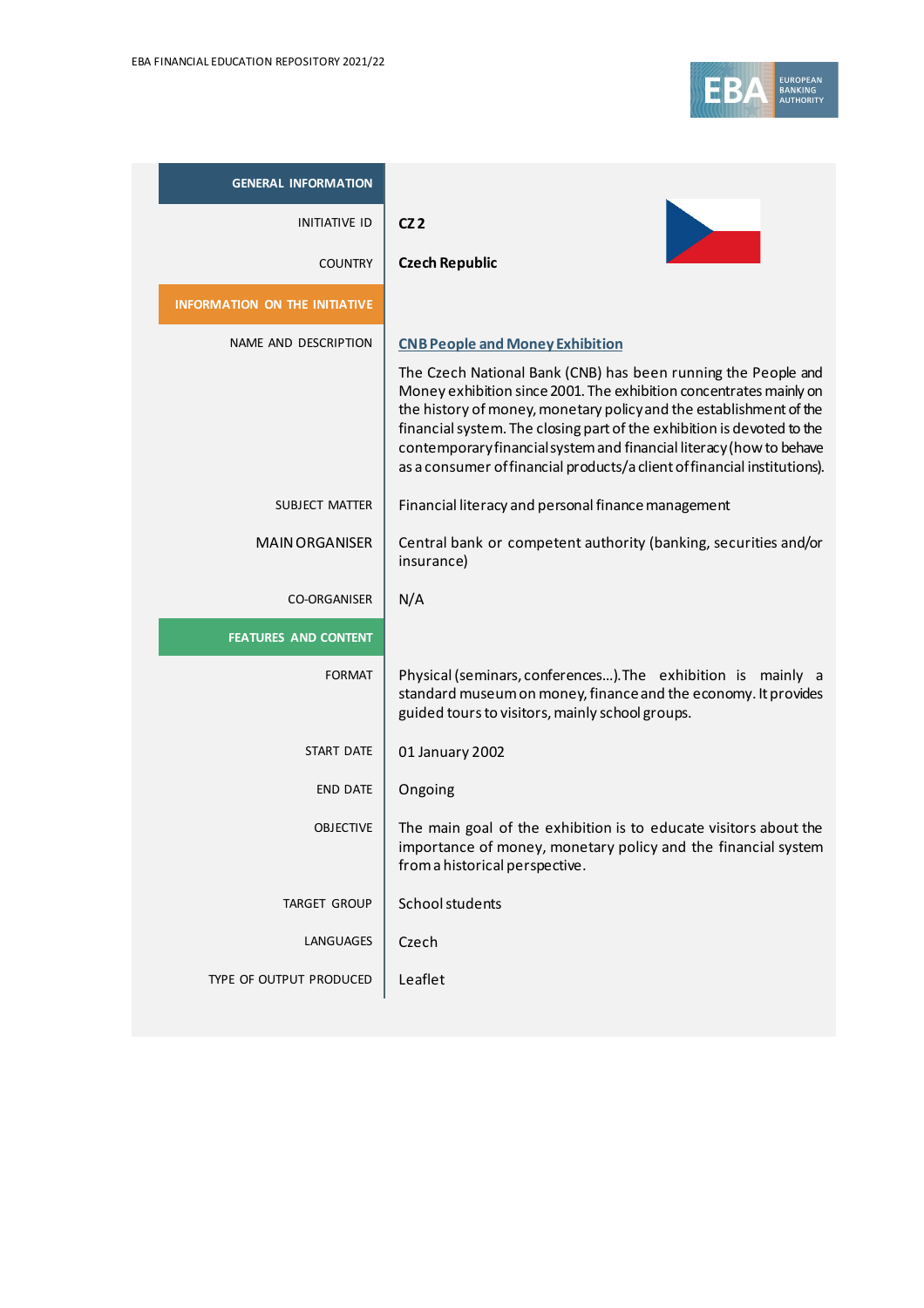

| <b>GENERAL INFORMATION</b>           |                                                                                                                                                                                                                                                                              |
|--------------------------------------|------------------------------------------------------------------------------------------------------------------------------------------------------------------------------------------------------------------------------------------------------------------------------|
| <b>INITIATIVE ID</b>                 | CZ3                                                                                                                                                                                                                                                                          |
| <b>COUNTRY</b>                       | <b>Czech Republic</b>                                                                                                                                                                                                                                                        |
| <b>INFORMATION ON THE INITIATIVE</b> |                                                                                                                                                                                                                                                                              |
| NAME AND DESCRIPTION                 | Czech money mobile app.<br>The first official app of the Czech National Bank (CNB) enables users                                                                                                                                                                             |
|                                      | to view Czech banknotes and coins and their protective elements in<br>detail on iOS and Android devices. An extended version of the app,<br>including the exchange rates declared by the CNB and a calculator,<br>is available to users of Windows 8 tablets and iOS devices |
| SUBJECT MATTER                       | Banknote security features                                                                                                                                                                                                                                                   |
| <b>MAIN ORGANISER</b>                | Central bank or competent authority<br>(banking, securities and/or insurance)                                                                                                                                                                                                |
| <b>CO-ORGANISER</b>                  | N/A                                                                                                                                                                                                                                                                          |
| <b>FEATURES AND CONTENT</b>          |                                                                                                                                                                                                                                                                              |
| <b>FORMAT</b>                        | Website and online tools                                                                                                                                                                                                                                                     |
| <b>START DATE</b>                    | 01 January 2012                                                                                                                                                                                                                                                              |
| <b>END DATE</b>                      | Ongoing                                                                                                                                                                                                                                                                      |
| <b>OBJECTIVE</b>                     | To improve the general public's awareness of protective features on<br>our banknotes and to provide tourists with a useful tool to avoid<br>counterfeits                                                                                                                     |
| <b>TARGET GROUP</b>                  | Consumers in general                                                                                                                                                                                                                                                         |
| <b>LANGUAGES</b>                     | Czech, English                                                                                                                                                                                                                                                               |
| TYPE OF OUTPUT PRODUCED              | Online information; App                                                                                                                                                                                                                                                      |
|                                      |                                                                                                                                                                                                                                                                              |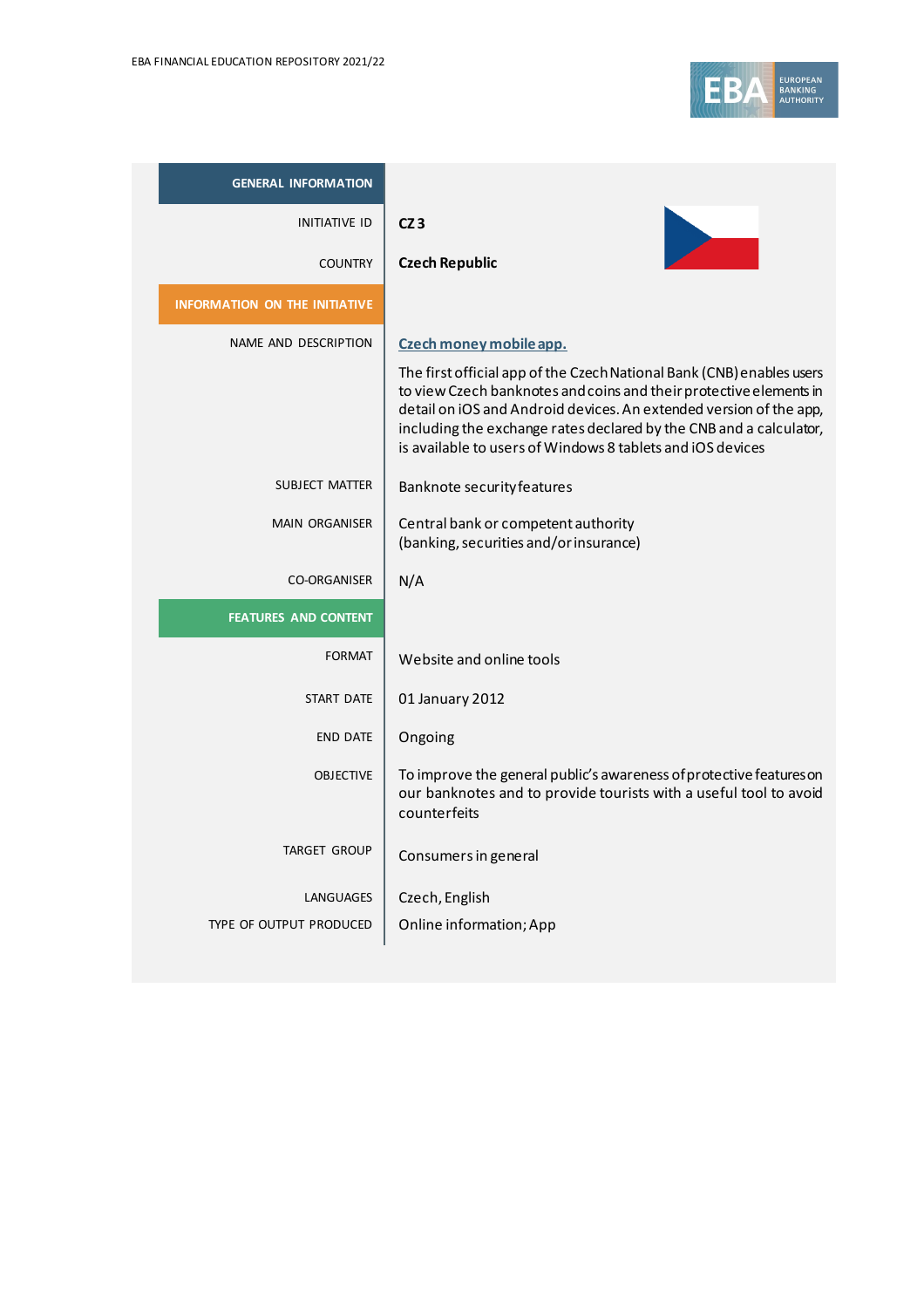

| <b>GENERAL INFORMATION</b>           |                                                                                                                                                                                                  |
|--------------------------------------|--------------------------------------------------------------------------------------------------------------------------------------------------------------------------------------------------|
| <b>INITIATIVE ID</b>                 | CZ4                                                                                                                                                                                              |
| <b>COUNTRY</b>                       | <b>Czech Republic</b>                                                                                                                                                                            |
| <b>INFORMATION ON THE INITIATIVE</b> |                                                                                                                                                                                                  |
| NAME AND DESCRIPTION                 | Money on the run                                                                                                                                                                                 |
|                                      | This website provides users with vital information on how to<br>manage their personal finances and household budgets                                                                             |
| SUBJECT MATTER                       | Financial literacy and personal finance management                                                                                                                                               |
| <b>MAIN ORGANISER</b>                | Central bank or competent authority (banking, securities and/or<br>insurance)                                                                                                                    |
| <b>CO-ORGANISER</b>                  | N/A                                                                                                                                                                                              |
| <b>FEATURES AND CONTENT</b>          |                                                                                                                                                                                                  |
| <b>FORMAT</b>                        | Website and online tools                                                                                                                                                                         |
| START DATE                           | 13 October 2016                                                                                                                                                                                  |
|                                      |                                                                                                                                                                                                  |
| <b>END DATE</b>                      | Ongoing                                                                                                                                                                                          |
| <b>OBJECTIVE</b>                     | To help existing and future consumers develop the knowledge, skills<br>and confidence to understand risks and opportunities, to make<br>informed choices and to know where to go for assistance. |
| <b>TARGET GROUP</b>                  | Consumers in general                                                                                                                                                                             |
| <b>LANGUAGES</b>                     | Czech                                                                                                                                                                                            |
| TYPE OF OUTPUT PRODUCED              | Online information                                                                                                                                                                               |
|                                      |                                                                                                                                                                                                  |
|                                      |                                                                                                                                                                                                  |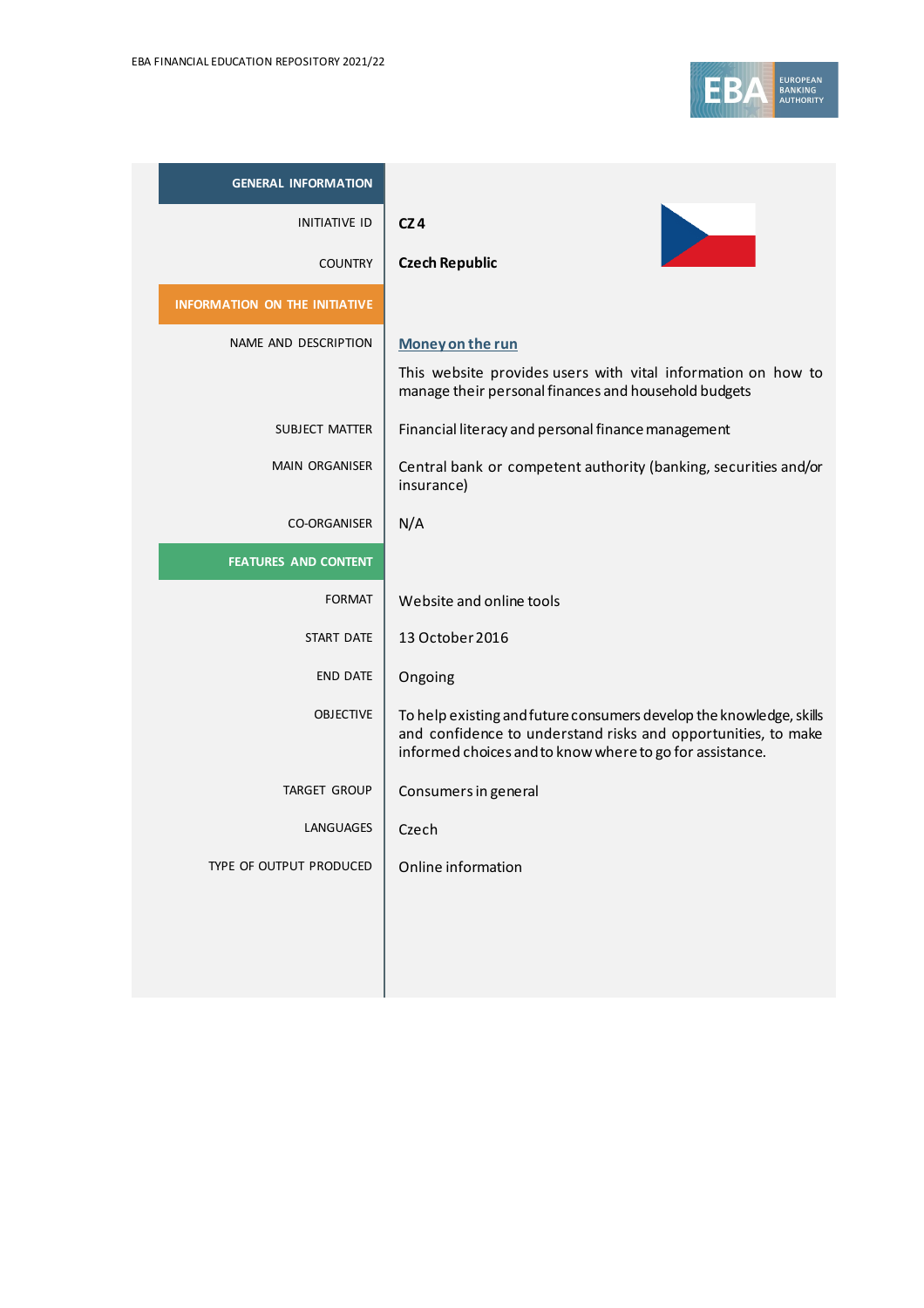

| <b>GENERAL INFORMATION</b>           |                                                                                                                                                                                                                                                                                                                                           |
|--------------------------------------|-------------------------------------------------------------------------------------------------------------------------------------------------------------------------------------------------------------------------------------------------------------------------------------------------------------------------------------------|
| <b>INITIATIVE ID</b>                 | CZ <sub>5</sub>                                                                                                                                                                                                                                                                                                                           |
| <b>COUNTRY</b>                       | <b>Czech Republic</b>                                                                                                                                                                                                                                                                                                                     |
| <b>INFORMATION ON THE INITIATIVE</b> |                                                                                                                                                                                                                                                                                                                                           |
| NAME AND DESCRIPTION                 | <b>Personal finance (power point presentation)</b>                                                                                                                                                                                                                                                                                        |
|                                      | The presentation Personal finance - How to sail safely through the<br>world of finance offers basic knowledge of personal finance<br>designed mainly for higher-grade primary school and secondary<br>school pupils and for the general public. For teachers it is a simple<br>teaching aid with a methodology sheet prepared by the CNB. |
|                                      | The presentation aims, among other things, to describe the role of<br>the CNB, explain how to create a family budget and offer an insight<br>into the workings of the central bank. Additional materials are<br>gradually being created.                                                                                                  |
| SUBJECT MATTER                       | Financial literacy and personal finance management                                                                                                                                                                                                                                                                                        |
| <b>MAIN ORGANISER</b>                | Central bank or competent authority                                                                                                                                                                                                                                                                                                       |
| <b>CO-ORGANISER</b>                  | N/A                                                                                                                                                                                                                                                                                                                                       |
| <b>FEATURES AND CONTENT</b>          |                                                                                                                                                                                                                                                                                                                                           |
| <b>FORMAT</b>                        | Website and online tools                                                                                                                                                                                                                                                                                                                  |
| <b>START DATE</b>                    | May 2020                                                                                                                                                                                                                                                                                                                                  |
| <b>END DATE</b>                      | Ongoing                                                                                                                                                                                                                                                                                                                                   |
| <b>OBJECTIVE</b>                     | To help teachers develop the knowledge, skills and confidence for<br>teaching financial of basics                                                                                                                                                                                                                                         |
| <b>TARGET GROUP</b>                  | Teachers, parenty, school students                                                                                                                                                                                                                                                                                                        |
| LANGUAGES                            | Czech, English                                                                                                                                                                                                                                                                                                                            |
| TYPE OF OUTPUT PRODUCED              | Online information; power point presentation                                                                                                                                                                                                                                                                                              |
| <b>DIGITAL TOOLS</b>                 | N/A                                                                                                                                                                                                                                                                                                                                       |
| &TECHNOLOGY USED                     |                                                                                                                                                                                                                                                                                                                                           |